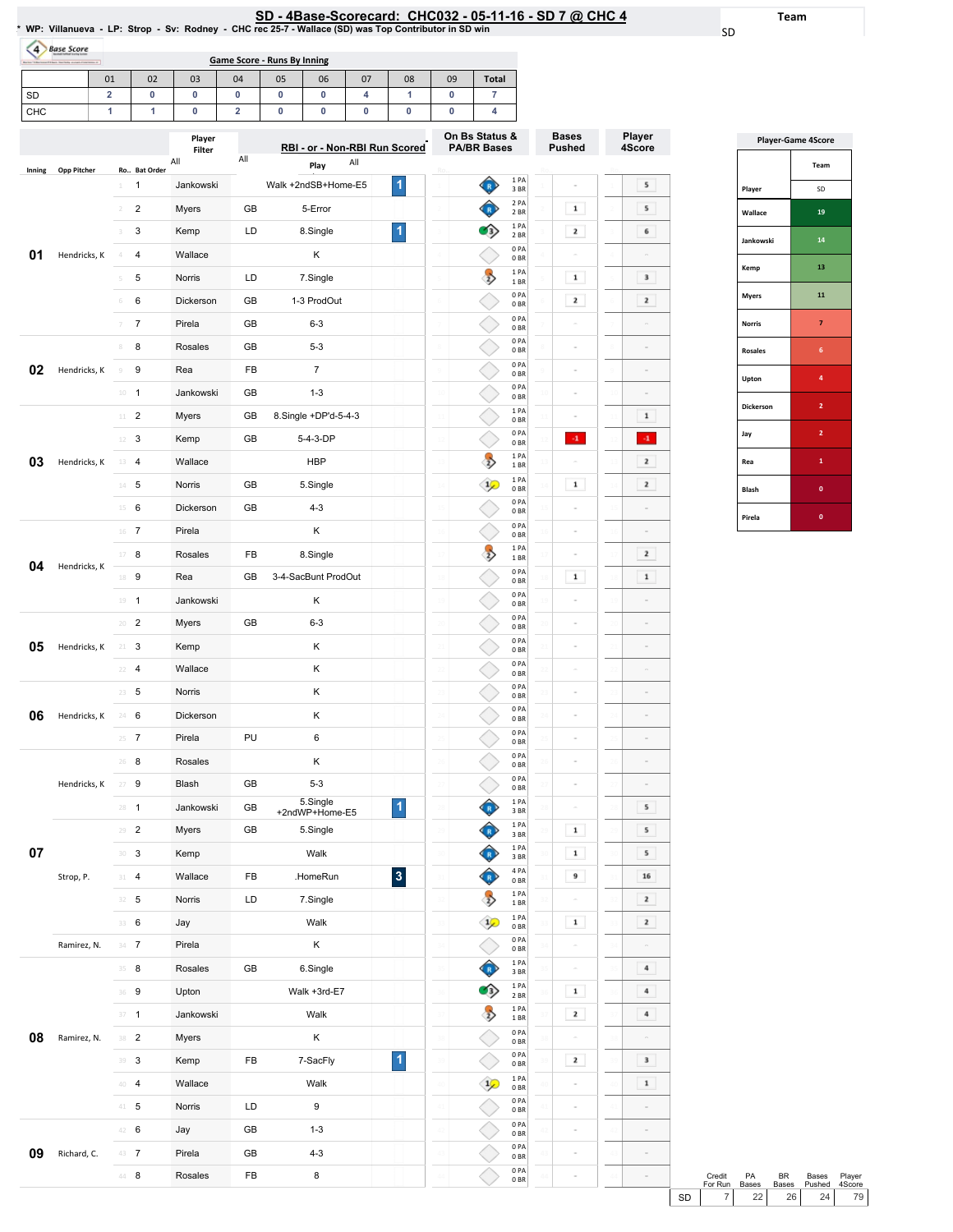|                   |                 |             |                                          |              | ' u ^ } OEr Zuv• C/vv]vP |                            |                      |    |    |                                                        |         |       |
|-------------------|-----------------|-------------|------------------------------------------|--------------|--------------------------|----------------------------|----------------------|----|----|--------------------------------------------------------|---------|-------|
|                   | ìí              | ìî          | ìï                                       | ìð           | ìñ                       | ìò                         | ìó                   | ìô | ìõ | d}šo                                                   |         |       |
| 6'<br>$8 + 8$     |                 |             |                                          |              |                          |                            |                      |    |    |                                                        |         |       |
|                   |                 |             |                                          |              |                          |                            |                      |    |    | 2 Q%V 6 WMXV                                           | %DVHV   | 30 NU |
|                   |                 |             | Wb Ç Œ<br>8]oš OE                        | $^\circledR$ |                          | 5% RU 1 RQ 5% 5 XQ 6 FRUHG |                      |    |    | 3\$ %5 %DVHV                                           | 3 XVKHG | 6FRUH |
| /vv]vP K‰WjšZ0E   |                 | Z} XX ŠKŒ C | $\pmb{\circledcirc}$                     |              |                          | WoÇ                        | $\pmb{\circledcirc}$ |    |    | í W                                                    |         |       |
|                   | í.              |             | $=$ REUMV                                | $\prime$ '   |                          | 61QJ <del>01</del>         |                      |    |    | $i$ Z<br>í W                                           |         |       |
|                   | -î              |             | $+HZDIG$                                 |              |                          | $:$ DON                    |                      |    |    | î Z<br>ì W                                             |         |       |
| Z UX              | Ť.              |             | <b>%UDOW</b>                             |              | ) %                      |                            |                      |    |    | i Z<br>í W                                             |         |       |
|                   | ð               |             | $5$ <sup><math>\uparrow</math></sup> $R$ |              | * $%$                    | $61QJ$ $O$                 |                      |    |    | i Z<br>i W                                             |         |       |
|                   | ñ               |             | 6ROHU                                    | 38           |                          |                            |                      |    |    | i Z                                                    |         |       |
|                   | ò               |             | %DHJ                                     |              | * $%$                    |                            |                      |    |    | i W<br>i Z                                             |         |       |
|                   | ó               |             | 5 XVVHO                                  | $\prime$ .   |                          | $61QJ$ $O$                 |                      |    |    | í W<br>$i$ Z                                           |         |       |
| Z UX              | ô               |             | ) HGHJRZ LF]                             |              | $*$ %                    | 3 URG2 XW                  |                      |    |    | ì W<br>$i$ Z                                           |         |       |
|                   | õ               |             | + HOGUENV                                |              |                          | $\sim$                     |                      |    |    | i W<br>$i$ Z                                           |         |       |
|                   | $\lceil \rceil$ |             | $=$ REUMV                                | $\prime$ .   |                          | 6 IQJ 0H & 6               |                      |    |    | í W<br>rí Z                                            |         |       |
|                   | íí              |             | $+HZDUS$                                 |              |                          | $\cdot$                    |                      |    |    | i W<br>i Z                                             |         |       |
| Z UX              | $-11$           |             | <b>%UDOW</b>                             | $\prime$ '   |                          |                            |                      |    |    | ì W<br>i Z                                             |         |       |
|                   | íï              |             | 54]R                                     |              |                          | $:$ DON                    |                      |    |    | í W<br>i Z                                             |         |       |
|                   | íŏ              |             | 6 ROIU                                   | $\prime$ '   |                          |                            |                      |    |    | i W<br>i Z                                             |         |       |
|                   | íñ              |             | %DH                                      |              |                          | $+ \%3$                    |                      |    |    | i W<br>ï Z                                             |         |       |
|                   | íò              |             | 5 XVVHO                                  | $\prime$ '   |                          | ' RXE®                     |                      |    |    | îW<br>î Z                                              |         |       |
|                   | íó              |             | ) HGHJRZ LF]                             | $\prime$ '   |                          | ' RXE®                     |                      |    |    | îW<br>í Z                                              |         |       |
| Z UX              | íô              |             | + HOGUENV                                |              | * %                      | 6 DF%XQ/8 URG2 XW          |                      |    |    | ì W<br>$i$ Z                                           |         |       |
|                   | íõ              |             | $=$ REUMV                                |              |                          | $:$ DON                    |                      |    |    | í W<br>$i$ $z$                                         |         |       |
|                   | ÎΪ              |             | $+HZDUS$                                 |              | ) %                      |                            |                      |    |    | ì W<br>$i$ Z                                           |         |       |
|                   | îí              |             | %UDQW                                    | $\prime$ .   |                          |                            |                      |    |    | ì W<br>i Z                                             |         |       |
|                   | îî              |             | $5 \text{ H}$ R                          |              | ) %                      |                            |                      |    |    | ì W<br>i Z                                             |         |       |
|                   | ÎΪ              |             | 6ROHU                                    | $\prime$ '   |                          | ' RXE®                     |                      |    |    | îW<br>í Z                                              |         |       |
|                   | îŏ              |             | %DH                                      |              | * $%$                    | $($ URU                    |                      |    |    | îW<br>i Z                                              |         |       |
| Z UX              | îñ              |             | 5 XVMO                                   |              |                          | $\therefore$ DON           |                      |    |    | $\begin{smallmatrix} i & W \\ i & Z \end{smallmatrix}$ |         |       |
|                   | îò              |             | ) HGHJRZ LF]                             |              |                          | ¥,                         |                      |    |    | ì W<br>$i$ Z                                           |         |       |
|                   | îó              |             | + HQGUENV                                |              | * %                      |                            |                      |    |    | ì W<br>ì Z                                             |         |       |
|                   | îô              |             | $=$ REUMV                                |              | ) %                      |                            |                      |    |    | ì W                                                    |         |       |
|                   | ÎÕ              |             | $+HZDUS$                                 |              | * %                      | $61QJ$ $6H$ $QG$ (         |                      |    |    | $i$ Z<br>î W                                           |         |       |
| s]oovµÀUX ï       |                 |             | <b>%UDOW</b>                             |              | * %                      |                            |                      |    |    | $i$ Z<br>ì W                                           |         |       |
|                   | ΪÍ              |             | 5 L ] R                                  |              |                          | : DON                      |                      |    |    | ì Z<br>í W                                             |         |       |
|                   | ΪÎ              |             | 6 ROHU                                   | 38           |                          |                            |                      |    |    | ì Z<br>ì W                                             |         |       |
|                   | $-11$           |             | %DHJ                                     |              | ) %                      |                            |                      |    |    | ì Z<br>ì W                                             |         |       |
| μ Zš OEZX         | ïð              |             | 5 XVMO                                   |              |                          |                            |                      |    |    | ì Z<br>$\begin{array}{c} i & W \\ i & Z \end{array}$   |         |       |
|                   | Ϊñ              |             | ) HGHJRZ LF]                             | 38           |                          | $\cdot$                    |                      |    |    | ì W                                                    |         |       |
|                   | Ϊò              |             | ) RZ ONU                                 | $\prime$ '   |                          | $61QJ$ $\Theta$            |                      |    |    | $i$ Z<br>í W                                           |         |       |
|                   | ïó              |             | $=$ REUMV                                |              |                          | $:$ DON                    |                      |    |    | $i$ Z<br>í W                                           |         |       |
|                   |                 |             |                                          |              |                          |                            |                      |    |    | $i$ Z<br>i W                                           |         |       |
| $D \mu$ CECIB $X$ | ïô              |             | $+HZDUS$                                 |              |                          | $\epsilon$                 |                      |    |    | $i$ Z<br>i W                                           |         |       |
|                   | ΪÕ              |             | <b>%UDQW</b>                             | 38           |                          |                            |                      |    |    | $i$ Z<br>ì W                                           |         |       |
|                   | ðì              |             | $5 \text{ }\mathsf{I}$ ] R               |              | ) %                      |                            |                      |    |    | ì Z<br>ì W                                             |         |       |
|                   | ðí              |             | . DODAK                                  |              | * %                      | 8                          |                      |    |    | $i$ Z<br>ì W                                           |         |       |
| Z} v QLBX         | ðî              |             | %DHJ                                     | $\prime^+$   |                          |                            |                      |    |    | ì Z                                                    |         |       |
|                   | ðï              |             | 5 XVVHO                                  |              | * %                      |                            |                      |    | ð  | ì W<br>$i$ $z$                                         |         | ŏ     |

|                   | WoÇOE u ð^}Œ             |
|-------------------|--------------------------|
|                   | d u                      |
| Wo Ç Œ            | $\overline{\phantom{a}}$ |
| Zµ o              | $\overline{11}$          |
| $\cdot$ } OEš     | Ĥ                        |
| zjii}             | ô                        |
| - ì               | ó                        |
| & OEÁ]Ì           | ó                        |
| , ÇÁ Œ            | ò                        |
| $^{\wedge}$ } o Œ | ï                        |
| &} Áo Œ           | î                        |
| , v <b>CEI</b> •  | í                        |
| Œ vš              | ì                        |
| $<$ $\Phi$ Z      | ì                        |

الله السلام 3% 8 % & SUHCLY<br>NELSXQ %DWHV %DWHV 3XWHG 6FRUH(  $8+8$ 

## $\underbrace{8+8}_{\text{2D} \text{M} \text{H} \text{G} \text{F} \text{R} \text{L} \text{F} \text{D} \text{G} \text{B} + 8}_{\text{3D} \text{M} \text{H} \text{G} \text{F} \text{R} \text{L} \text{F} \text{D} \text{G} \text{F} \text{A} + 8}_{\text{4D} \text{H} \text{G} \text{F} \text{A} \text{F} \text{A} \text{F} \text{A} \text{F} \text{A} \text{F} \text{A} \text{F} \text{A} \text{F} \text{A} \$  $6'$  #  $&+&8$

 $d$  u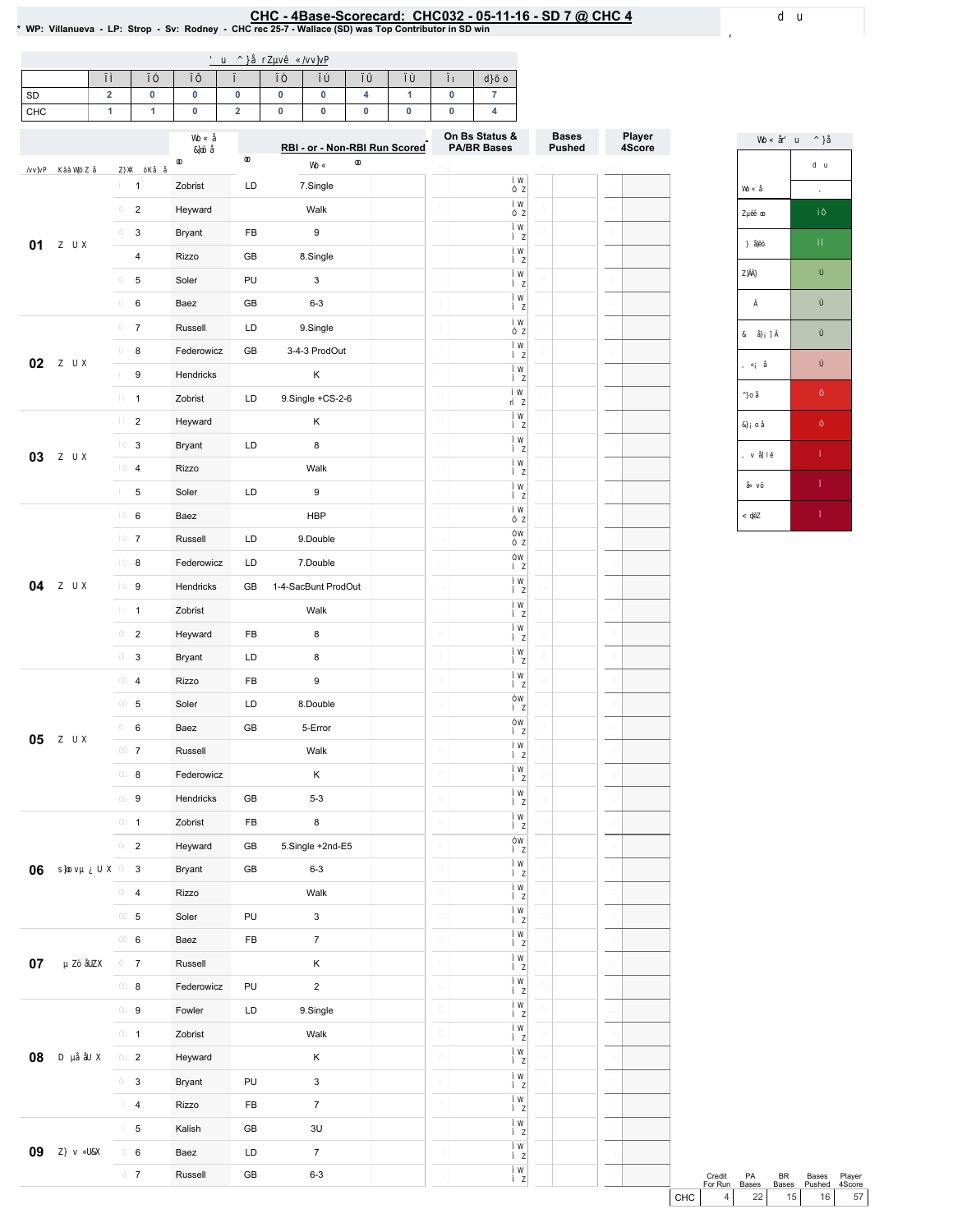SD-4Base-Scorecard:CHC032-05-11-16-SD7@ CHC4 \*WP:Villanueva-LP:Strop-Sv:Rodney-CHCrec25-7-Wallace(SD)wasTopContributorinSDwin



|                |           |          |              |                         |    |    | SD - 4BaseScore - Player 4Score by Batting Order<br>CHC032 - 05-11-16 - SD 7 @ CHC4<br>WP: Villanueva - LP: Strop - Sv: Rodney - CHC rec 25-7 - Wallace (SD) was Top Contributor in SD win |                |                |   |                         |
|----------------|-----------|----------|--------------|-------------------------|----|----|--------------------------------------------------------------------------------------------------------------------------------------------------------------------------------------------|----------------|----------------|---|-------------------------|
|                |           |          |              |                         |    |    | <b>Bat Order</b>                                                                                                                                                                           |                |                |   |                         |
| Player         | Team      | Position | $\mathbf{1}$ | $\overline{\mathbf{2}}$ | 3  | 4  | 5                                                                                                                                                                                          | 6              | $\overline{7}$ | 8 | 9                       |
| Wallace        | SD        | 3B       |              |                         |    | 19 |                                                                                                                                                                                            |                |                |   |                         |
| Jankowski      | SD        | CF-LF    | 14           |                         |    |    |                                                                                                                                                                                            |                |                |   |                         |
| Kemp           | SD        | RF       |              |                         | 13 |    |                                                                                                                                                                                            |                |                |   |                         |
| <b>Myers</b>   | SD        | 1B       |              | 11                      |    |    |                                                                                                                                                                                            |                |                |   |                         |
| <b>Norris</b>  | SD        | C        |              |                         |    |    | $\overline{7}$                                                                                                                                                                             |                |                |   |                         |
| <b>Rosales</b> | SD        | SS-2B    |              |                         |    |    |                                                                                                                                                                                            |                |                | 6 |                         |
| Upton          | SD        | PH       |              |                         |    |    |                                                                                                                                                                                            |                |                |   | $\overline{\mathbf{4}}$ |
| Dickerson      | SD        | LF       |              |                         |    |    |                                                                                                                                                                                            | $\overline{2}$ |                |   |                         |
| Jay            | <b>SD</b> | PH-CF    |              |                         |    |    |                                                                                                                                                                                            | $\overline{2}$ |                |   |                         |
| Rea            | SD        | P        |              |                         |    |    |                                                                                                                                                                                            |                |                |   | $\overline{1}$          |
| <b>Blash</b>   | SD        | LF-Dsub  |              |                         |    |    |                                                                                                                                                                                            |                |                |   | $\mathbf 0$             |
| Pirela         | SD        | 2B       |              |                         |    |    |                                                                                                                                                                                            |                | $\bullet$      |   |                         |

|               | SD - 4Score Box - Player Totals<br>All |               |                         |                                                                                                     |                |                 |                     |                |                |                          |  |  |  |
|---------------|----------------------------------------|---------------|-------------------------|-----------------------------------------------------------------------------------------------------|----------------|-----------------|---------------------|----------------|----------------|--------------------------|--|--|--|
|               |                                        |               |                         | WP: Villanueva - LP: Strop - Sv: Rodney - CHC rec 25-7 - Wallace (SD) was Top Contributor in SD win |                |                 |                     |                |                |                          |  |  |  |
| Player        |                                        | Team Position | Batting<br>Order<br>Nbr | Credit For Run                                                                                      | PA Bases       | <b>BR</b> Bases | <b>Bases Pushed</b> | Player 4Score  | Appearances    | <b>Productivity Rate</b> |  |  |  |
| Wallace       | SD                                     | 3B            | 4                       | 3                                                                                                   | 6              | $\mathbf{1}$    | 9                   | 19             | 5              | 3.800                    |  |  |  |
| Jankowski     |                                        | SD CF-LF      | $\mathbf{1}$            | 2                                                                                                   | 3              | $\overline{7}$  | $\overline{2}$      | 14             | 5              | 2.800                    |  |  |  |
| Kemp          | SD                                     | <b>RF</b>     | 3                       | $\overline{2}$                                                                                      | $\overline{2}$ | 5               | 4                   | 13             | 5              | 2.600                    |  |  |  |
| Myers         | SD                                     | 1B            | $\overline{c}$          | $\pmb{0}$                                                                                           | 4              | $\,$ 5 $\,$     | $\overline{2}$      | 11             | 5              | 2.200                    |  |  |  |
| Norris        | SD                                     | $\mathsf C$   | 5                       | $\mathbf 0$                                                                                         | 3              | $\overline{2}$  | $\overline{2}$      | $\overline{7}$ | 5              | 1.400                    |  |  |  |
| Rosales       | SD                                     | SS-2B         | 8                       | $\mathbf 0$                                                                                         | $\overline{2}$ | $\overline{4}$  | 0                   | 6              | 5              | 1.200                    |  |  |  |
| Upton         | SD                                     | PH            | 9                       | $\mathbf 0$                                                                                         | $\overline{1}$ | $\overline{2}$  | $\mathbf{1}$        | 4              | $\mathbf{1}$   | 4.000                    |  |  |  |
| Dickerson     | <b>SD</b>                              | <b>LF</b>     | 6                       | $\mathbf 0$                                                                                         | 0              | $\mathbf 0$     | $\overline{2}$      | 2              | 3              | 0.667                    |  |  |  |
| Jay           | SD                                     | PH-CF         | 6                       | $\mathbf 0$                                                                                         | 1              | $\pmb{0}$       | $\mathbf{1}$        | $\overline{2}$ | $\overline{2}$ | 1.000                    |  |  |  |
| Rea           | SD                                     | P             | 9                       | $\mathbf 0$                                                                                         | 0              | $\mathbf 0$     | $\mathbf{1}$        | $\overline{1}$ | $\overline{2}$ | 0.500                    |  |  |  |
| Blash         | SD                                     | LF-Dsub       | 9                       | $\mathbf 0$                                                                                         | 0              | 0               | 0                   | $\mathbf 0$    | $\mathbf{1}$   | 0.000                    |  |  |  |
| Pirela        | SD                                     | 2B            | $\overline{7}$          | $\pmb{0}$                                                                                           | 0              | $\pmb{0}$       | $\pmb{0}$           | $\mathbf 0$    | 5              | 0.000                    |  |  |  |
| <b>Totals</b> |                                        |               |                         | $\overline{7}$                                                                                      | 22             | 26              | 24                  | 79             | 44             | 1.795                    |  |  |  |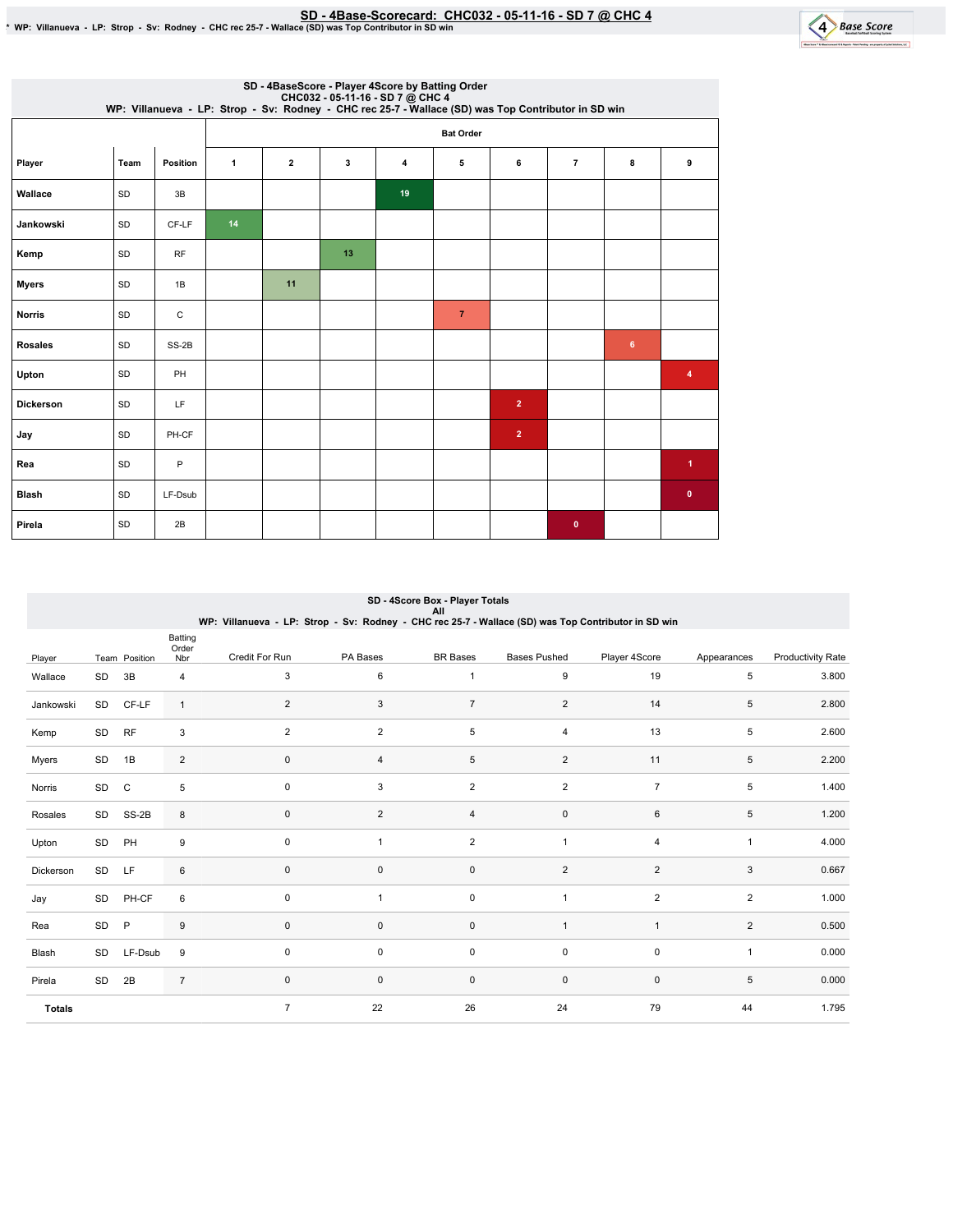EHC - 4Base-Scorecard: CHC032 - 05-11-16 - SD 7 @ CHC 4 \* % WP: Villanueva - LP: Strop - Sv: Rodney - CHC rec 25-7



|                  |            |          |              |                |           |                | CHC - 4BaseScore - Player 4Score by Batting Order<br>CHC032 - 05-11-16 - SD 7 @ CHC 4<br>WP: Villanueva - LP: Strop - Sv: Rodney - CHC rec 25-7 - Wallace (SD) was Top Contributor in SD win |                |                |                |                      |
|------------------|------------|----------|--------------|----------------|-----------|----------------|----------------------------------------------------------------------------------------------------------------------------------------------------------------------------------------------|----------------|----------------|----------------|----------------------|
|                  |            |          |              |                |           |                | <b>Bat Order</b>                                                                                                                                                                             |                |                |                |                      |
| Player           | Team       | Position | $\mathbf{1}$ | $\overline{2}$ | 3         | $\overline{4}$ | 5                                                                                                                                                                                            | 6              | $\overline{7}$ | 8              | 9                    |
| <b>Russell</b>   | CHC        | SS       |              |                |           |                |                                                                                                                                                                                              |                | 13             |                |                      |
| Zobrist          | <b>CHC</b> | 2B       | 10           |                |           |                |                                                                                                                                                                                              |                |                |                |                      |
| <b>Rizzo</b>     | CHC        | 1B       |              |                |           | 8              |                                                                                                                                                                                              |                |                |                |                      |
| Baez             | CHC        | 3B       |              |                |           |                |                                                                                                                                                                                              | $\overline{7}$ |                |                |                      |
| Federowicz       | <b>CHC</b> | C        |              |                |           |                |                                                                                                                                                                                              |                |                | $\overline{7}$ |                      |
| Heyward          | CHC        | CF-RF    |              | 6              |           |                |                                                                                                                                                                                              |                |                |                |                      |
| Soler            | CHC        | LF       |              |                |           |                | 3                                                                                                                                                                                            |                |                |                |                      |
| Fowler           | CHC        | CF-Dsub  |              |                |           |                |                                                                                                                                                                                              |                |                |                | $\overline{2}$       |
| <b>Hendricks</b> | CHC        | P        |              |                |           |                |                                                                                                                                                                                              |                |                |                | $\blacktriangleleft$ |
| <b>Bryant</b>    | CHC        | RF-LF    |              |                | $\bullet$ |                |                                                                                                                                                                                              |                |                |                |                      |
| Kalish           | CHC        | PH       |              |                |           |                | $\mathbf 0$                                                                                                                                                                                  |                |                |                |                      |

|               | CHC - 4Score Box - Player Totals<br>All |                         |                                                                                                     |                |                 |                     |                |              |                          |  |  |  |
|---------------|-----------------------------------------|-------------------------|-----------------------------------------------------------------------------------------------------|----------------|-----------------|---------------------|----------------|--------------|--------------------------|--|--|--|
|               |                                         |                         | WP: Villanueva - LP: Strop - Sv: Rodney - CHC rec 25-7 - Wallace (SD) was Top Contributor in SD win |                |                 |                     |                |              |                          |  |  |  |
| Player        | Team Position                           | Batting<br>Order<br>Nbr | Credit For Run                                                                                      | PA Bases       | <b>BR</b> Bases | <b>Bases Pushed</b> | Player 4Score  | Appearances  | <b>Productivity Rate</b> |  |  |  |
| Russell       | CHC SS                                  | $\overline{7}$          | $\mathbf{1}$                                                                                        | 4              | $\,$ 5 $\,$     | 3                   | 13             | 5            | 2.600                    |  |  |  |
| Zobrist       | CHC 2B                                  | $\mathbf{1}$            | $\mathbf{1}$                                                                                        | 4              | $\overline{2}$  | 3                   | 10             | 5            | 2.000                    |  |  |  |
| Rizzo         | CHC 1B                                  | 4                       | $\mathbf{1}$                                                                                        | 3              | $\mathsf 0$     | 4                   | 8              | 5            | 1.600                    |  |  |  |
| Baez          | CHC 3B                                  | 6                       | $\pmb{0}$                                                                                           | 3              | $\sqrt{3}$      | $\mathbf{1}$        | $\overline{7}$ | 5            | 1.400                    |  |  |  |
| Federowicz    | CHC C                                   | 8                       | $\mathbf{1}$                                                                                        | $\overline{c}$ | $\mathbf{1}$    | 3                   | $\overline{7}$ | 4            | 1.750                    |  |  |  |
| Heyward       | CHC CF-RF                               | $\overline{2}$          | $\pmb{0}$                                                                                           | 3              | $\overline{2}$  | $\mathbf{1}$        | 6              | 5            | 1.200                    |  |  |  |
| Soler         | CHC LF                                  | 5                       | $\mathbf 0$                                                                                         | $\overline{2}$ | $\mathbf{1}$    | 0                   | 3              | 4            | 0.750                    |  |  |  |
| Fowler        | CHC CF-Dsub                             | 9                       | $\pmb{0}$                                                                                           | $\mathbf{1}$   | $\mathbf{1}$    | $\pmb{0}$           | $\overline{2}$ | $\mathbf{1}$ | 2.000                    |  |  |  |
| Hendricks     | CHC P                                   | 9                       | $\mathbf 0$                                                                                         | 0              | 0               | $\mathbf{1}$        | $\overline{1}$ | 3            | 0.333                    |  |  |  |
| Bryant        | CHC RF-LF                               | 3                       | $\mathbf 0$                                                                                         | $\mathsf 0$    | $\mathsf 0$     | $\pmb{0}$           | $\pmb{0}$      | 5            | 0.000                    |  |  |  |
| Kalish        | CHC PH                                  | 5                       | $\mathbf 0$                                                                                         | 0              | $\mathsf 0$     | $\pmb{0}$           | $\pmb{0}$      | $\mathbf{1}$ | 0.000                    |  |  |  |
| <b>Totals</b> |                                         |                         | $\overline{4}$                                                                                      | 22             | 15              | 16                  | 57             | 43           | 1.326                    |  |  |  |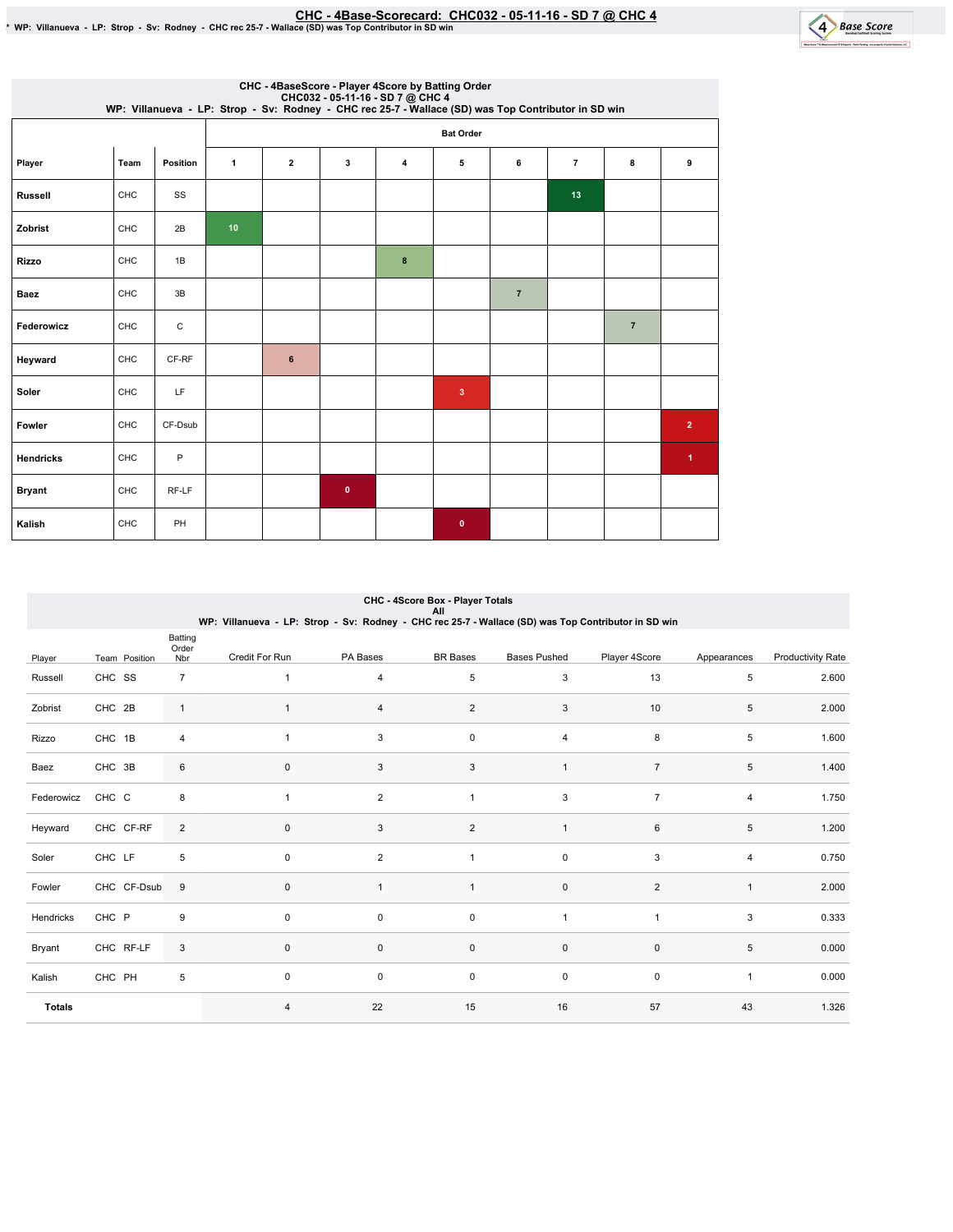## SD - 4Base-Scorecard: CHC032 - 05-11-16 - SD 7 @ CHC 4

\* WP: Villanueva-LP: Strop- Sv: Rodney- CHC rec 25-7 - Wallace (SD) was Top Contributor in SD win

|                  |              |        |                         | Detail by Bat Order/Player |                                |                                 |                                |                                 | 4 Base Score                     |
|------------------|--------------|--------|-------------------------|----------------------------|--------------------------------|---------------------------------|--------------------------------|---------------------------------|----------------------------------|
| <b>Bat Order</b> | Player       | Inning | Play Text               | <b>LOBStatus</b>           | Credit For Run                 | PA Bases                        | <b>BR</b> Bases                | <b>Bases Pushed</b>             | Player 4Score                    |
|                  |              | 01     | Walk +2ndSB+Home-E5     |                            | -1                             | $\mathbf{1}$                    | $\mathfrak{S}$                 | $\mathsf{O}\xspace$             | $\sqrt{5}$                       |
|                  |              | 02     | $1 - 3$                 |                            | $\mathsf 0$                    | $\mathsf{O}\xspace$             | $\mathsf{O}\xspace$            | $\mathbf 0$                     | $\,0\,$                          |
|                  |              | 04     | Κ                       |                            | $\mathbf 0$                    | $\mathsf{O}\xspace$             | $\mathsf 0$                    | $\mathbf 0$                     | $\,0\,$                          |
| $\mathbf{1}$     | Jankowski    | 07     | 5.Single +2ndWP+Home-E5 |                            | 1                              | $\mathbf{1}$                    | 3                              | $\mathsf{O}\xspace$             | $\,$ 5 $\,$                      |
|                  |              | 08     | Walk                    | Left on 2nd                | $\mathbf 0$                    | $\mathbf{1}$                    | $\mathbf{1}$                   | $\overline{c}$                  | $\sqrt{4}$                       |
|                  |              |        |                         | <b>Player Totals</b>       | $\underline{2}$                | $\overline{3}$                  | $\overline{1}$                 | $\overline{2}$                  | 14                               |
|                  |              | 01     | 5-Error                 |                            | $\mathbf 0$                    | $\overline{c}$                  | $\sqrt{2}$                     | $\mathbf{1}$                    | $\,$ 5 $\,$                      |
|                  |              | 03     | 8.Single +DP'd-5-4-3    |                            | $\boldsymbol{0}$               | $\mathbf{1}$                    | $\mathsf{O}\xspace$            | $\mathbf 0$                     | $\mathbf{1}$                     |
| $\sqrt{2}$       | <b>Myers</b> | 05     | $6 - 3$                 |                            | $\mathsf 0$                    | $\mathsf{O}\xspace$             | $\mathsf 0$                    | $\mathbf 0$                     | $\mathsf{O}\xspace$              |
|                  |              | 07     | 5.Single                |                            | $\mathsf 0$                    | $\mathbf{1}$                    | 3                              | $\mathbf{1}$                    | $\,$ 5 $\,$                      |
|                  |              | 08     | Κ                       |                            | $\mathsf 0$                    | $\mathsf{O}\xspace$             | $\mathsf 0$                    | $\mathbf 0$                     | $\mathsf{O}\xspace$              |
|                  |              |        |                         | <b>Player Totals</b>       | $\underline{0}$                | $\overline{4}$                  | $\overline{5}$                 | $\underline{2}$                 | 11                               |
|                  |              | 01     | 8.Single                | Left on 3rd                | $\overline{1}$                 | $\mathbf{1}$                    | $\overline{c}$                 | $\sqrt{2}$                      | 6                                |
|                  |              | 03     | 5-4-3-DP                |                            | $\mathbf 0$                    | $\mathsf 0$                     | $\mathbf 0$                    | $-1$                            | $-1$                             |
| 3                | Kemp         | 05     | Κ                       |                            | $\mathbf 0$                    | $\mathsf{O}\xspace$             | $\mathsf{O}\xspace$            | $\mathbf 0$                     | $\mathsf 0$                      |
|                  |              | 07     | Walk                    |                            | $\mathsf 0$                    | $\mathbf{1}$                    | 3                              | $\mathbf{1}$                    | $\,$ 5 $\,$                      |
|                  |              | 08     | 7-SacFly                |                            | 1                              | $\mathbf 0$                     | $\mathsf 0$                    | $\overline{c}$                  | $\ensuremath{\mathsf{3}}$        |
|                  |              |        |                         | <b>Player Totals</b>       | $\underline{2}$                | $\overline{2}$                  | $\overline{5}$                 | $\underline{4}$                 | 13                               |
|                  |              | 01     | Κ                       |                            | $\mathsf 0$                    | $\mathsf{O}\xspace$             | $\mathsf 0$                    | $\mathsf{O}\xspace$             | $\mathsf{0}$                     |
|                  |              | 03     | <b>HBP</b>              | Left on 2nd                | $\mathsf 0$                    | $\mathbf{1}$                    | $\mathbf{1}$                   | $\mathsf{O}\xspace$             | $\sqrt{2}$                       |
| $\overline{4}$   | Wallace      | 05     | Κ                       |                            | $\boldsymbol{0}$               | $\mathsf{O}\xspace$             | $\mathsf 0$                    | $\mathbf 0$                     | $\mathsf{O}\xspace$              |
|                  |              | 07     | .HomeRun                |                            | 3                              | $\overline{4}$                  | $\mathsf 0$                    | $\boldsymbol{9}$                | 16                               |
|                  |              | 08     | Walk                    | Left on 1st                | $\mathbf 0$                    | $\mathbf{1}$                    | $\mathsf 0$                    | $\mathsf{O}\xspace$             | $\mathbf{1}$                     |
|                  |              |        |                         | <b>Player Totals</b>       | $\underline{3}$                | $\underline{6}$                 | $\overline{1}$                 | $\underline{9}$                 | 19                               |
|                  |              | 01     | 7.Single                | Left on 2nd                | $\mathbf 0$                    | $\mathbf{1}$                    | $\mathbf{1}$                   | $\mathbf{1}$                    | $\ensuremath{\mathsf{3}}$        |
|                  |              | 03     | 5.Single                | Left on 1st                | $\mathsf 0$                    | $\mathbf{1}$                    | $\mathsf{O}\xspace$            | $\mathbf{1}$                    | $\sqrt{2}$                       |
| 5                | Norris       | 06     | Κ                       |                            | $\mathsf 0$                    | $\mathsf{O}\xspace$             | $\mathsf 0$                    | $\mathbf 0$                     | $\mathsf{O}\xspace$              |
|                  |              | 07     | 7.Single                | Left on 2nd                | $\mathsf 0$                    | $\mathbf{1}$                    | $\mathbf{1}$                   | $\mathbf 0$                     | $\sqrt{2}$                       |
|                  |              | 08     | 9                       |                            | $\mathsf 0$                    | $\mathbf 0$                     | $\mathbf 0$                    | $\mathsf{O}\xspace$             | $\mathsf{O}\xspace$              |
|                  |              |        |                         | <b>Player Totals</b>       | $\underline{0}$<br>$\mathsf 0$ | $\overline{3}$<br>$\mathsf 0$   | $\overline{2}$<br>$\mathbf 0$  | $\underline{2}$<br>$\sqrt{2}$   | $\overline{1}$<br>$\overline{2}$ |
|                  |              | 01     | 1-3 ProdOut             |                            | $\mathsf 0$                    | $\mathbf 0$                     | $\mathsf 0$                    | $\mathsf{O}\xspace$             | $\mathsf{O}\xspace$              |
|                  | Dickerson    | 03     | $4 - 3$                 |                            | $\mathbf 0$                    | $\mathsf{O}\xspace$             | $\mathsf 0$                    | $\mathbf 0$                     | $\mathbf 0$                      |
| $\,6\,$          |              | 06     | Κ                       | <b>Player Totals</b>       |                                |                                 |                                |                                 |                                  |
|                  |              | $07\,$ | Walk                    | Left on 1st                | $\underline{0}$<br>$\mathbf 0$ | $\underline{0}$<br>$\mathbf{1}$ | $\underline{0}$<br>$\mathbf 0$ | $\underline{2}$<br>$\mathbf{1}$ | $\frac{2}{2}$                    |
|                  | Jay          | 09     | $1 - 3$                 |                            | $\mathbf 0$                    | $\mathsf{O}\xspace$             | $\mathsf{O}\xspace$            | $\mathsf{O}\xspace$             | $\mathsf{O}\xspace$              |
|                  |              |        |                         | <b>Player Totals</b>       | $\underline{0}$                | $\overline{1}$                  | $\underline{0}$                | $\overline{1}$                  | $\overline{2}$                   |
|                  |              | 01     | $6 - 3$                 |                            | $\mathsf{O}\xspace$            | $\mathsf{O}\xspace$             | $\mathsf 0$                    | $\mathsf{O}$                    | $\mathsf{O}\xspace$              |
|                  |              | 04     | Κ                       |                            | $\mathbf 0$                    | $\mathsf{O}\xspace$             | $\mathbf 0$                    | $\mathsf{O}\xspace$             | $\mathsf{O}\xspace$              |
|                  |              | 06     | 6                       |                            | $\mathsf 0$                    | $\mathsf{O}\xspace$             | $\mathsf 0$                    | $\mathbf 0$                     | $\mathsf{O}\xspace$              |
| $\overline{7}$   | Pirela       | 07     | Κ                       |                            | $\boldsymbol{0}$               | $\mathsf{O}\xspace$             | $\mathsf 0$                    | $\mathsf{O}\xspace$             | $\mathsf{O}\xspace$              |
|                  |              | 09     | $4 - 3$                 |                            | $\mathbf 0$                    | $\mathsf{O}\xspace$             | $\mathsf 0$                    | $\mathsf{O}\xspace$             | $\mathsf{0}$                     |
|                  |              |        |                         | <b>Player Totals</b>       | $\underline{0}$                | $\underline{0}$                 | $\underline{0}$                | $\underline{0}$                 | $\underline{0}$                  |
|                  |              | 02     | $5-3$                   |                            | $\mathbf 0$                    | $\mathsf{O}\xspace$             | $\mathbf 0$                    | $\mathsf{O}\xspace$             | $\overline{\mathbf{0}}$          |
|                  |              | 04     | 8.Single                | Left on 2nd                | $\mathsf 0$                    | $\mathbf{1}$                    | $\mathbf{1}$                   | $\mathsf{O}\xspace$             | $\sqrt{2}$                       |
|                  |              | 07     | Κ                       |                            | $\mathbf 0$                    | $\mathsf{O}\xspace$             | $\mathsf 0$                    | $\mathsf{O}\xspace$             | $\mathsf{O}\xspace$              |
| 8                | Rosales      | 08     | 6.Single                |                            | $\mathsf{O}\xspace$            | $\mathbf{1}$                    | $\mathfrak{S}$                 | $\mathsf{O}\xspace$             | $\overline{4}$                   |
|                  |              | 09     | 8                       |                            | $\mathbf 0$                    | $\mathsf{O}\xspace$             | $\mathsf{O}\xspace$            | $\mathsf{O}\xspace$             | $\mathsf{O}\xspace$              |
|                  |              |        |                         | <b>Player Totals</b>       | $\underline{0}$                | $\overline{2}$                  | $\overline{4}$                 | $\underline{0}$                 | $\underline{6}$                  |
|                  |              | 02     | $\overline{7}$          |                            | $\mathbf 0$                    | $\mathsf{O}\xspace$             | $\mathsf{O}\xspace$            | $\mathbf 0$                     | $\mathsf{O}\xspace$              |
|                  | Rea          | 04     | 3-4-SacBunt ProdOut     |                            | $\mathbf 0$                    | $\mathsf{O}\xspace$             | $\mathsf{O}\xspace$            | $\mathbf{1}$                    | $\mathbf{1}$                     |
|                  |              |        |                         | <b>Player Totals</b>       | $\underline{0}$                | $\underline{0}$                 | $\underline{0}$                | $\overline{1}$                  | $\underline{\mathbf{1}}$         |
| 9                |              | 07     | $5-3$                   |                            | $\mathbf 0$                    | $\mathsf{O}\xspace$             | $\mathbf 0$                    | $\mathbf 0$                     | $\overline{\mathbf{0}}$          |
|                  | Blash        |        |                         | <b>Player Totals</b>       | $\underline{0}$                | $\underline{0}$                 | $\underline{0}$                | $\underline{0}$                 | $\underline{0}$                  |
|                  |              | 08     | Walk +3rd-E7            | Left on 3rd                | $\mathbf 0$                    | $\mathbf{1}$                    | $\overline{c}$                 | $\mathbf{1}$                    | $\overline{4}$                   |
|                  | Upton        |        |                         | <b>Player Totals</b>       | $\underline{0}$                | $\overline{1}$                  | $\underline{2}$                | $\underline{\mathbf{1}}$        | $\overline{4}$                   |
|                  |              |        | <b>Grand Total</b>      |                            | $\overline{1}$                 | 22                              | $\overline{26}$                | 24                              | $\overline{79}$                  |